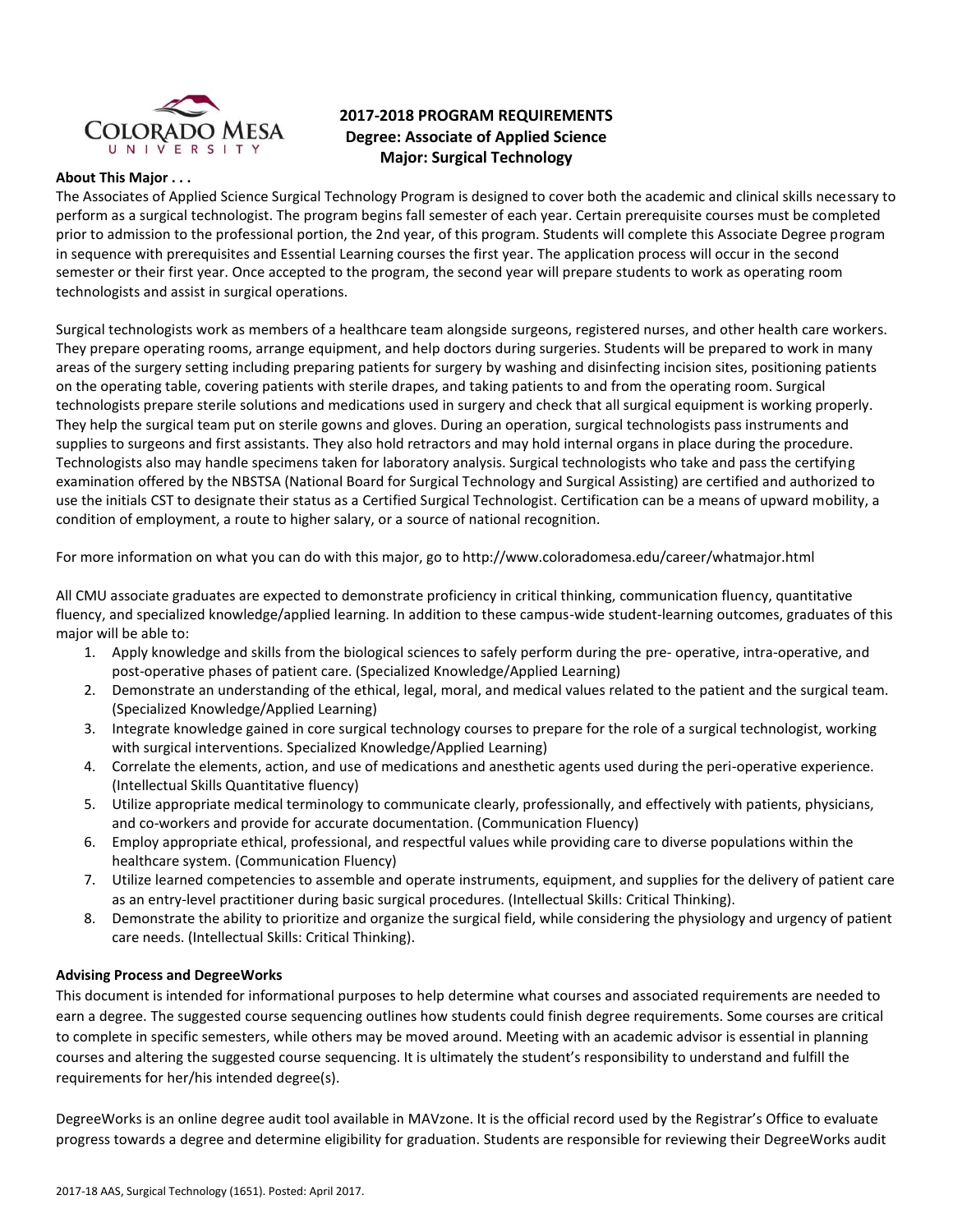on a regular basis and should discuss questions or concerns with their advisor or academic department head. Discrepancies in requirements should be reported to the Registrar's Office.

## **Graduation Process**

Students must complete the following in the first two months of the semester prior to completing their degree requirements:

- Review their DegreeWorks audit and create a plan that outlines how unmet requirements will be met in the final semester.
- Meet with their advisor and modify their plan as needed. The advisor must approve the final plan.
- Submit the "Intent to Graduate" form to the Registrar's Office to officially declare the intended graduation date and commencement ceremony plans.
- Register for all needed courses and complete all requirements for each degree sought.

Submission deadlines and commencement details can be found at [http://www.coloradomesa.edu/registrar/graduation.html.](http://www.coloradomesa.edu/registrar/graduation.html)

If a student's petition for graduation is denied, it will be her/his responsibility to consult the Registrar's Office regarding next steps.

## **INSTITUTIONAL DEGREE REQUIREMENTS**

The following institutional degree requirements apply to all CMU Associate of Applied Science (AAS) degrees. Specific programs may have different requirements that must be met in addition to institutional requirements.

- 60 semester hours minimum.
- Students must complete a minimum of 15 of the final 30 semester hours of credit at CMU.
- 2.00 cumulative GPA or higher in all CMU coursework.
- A course may only be used to fulfill one requirement for each degree/certificate.
- No more than six semester hours of independent study courses can be used toward the degree.
- Non-traditional credit, such as advanced placement, credit by examination, credit for prior learning, cooperative education and internships, cannot exceed 20 semester credit hours for an AAS degree.
- Pre-collegiate courses (usually numbered below 100) cannot be used for graduation.
- Capstone exit assessment/projects (e.g., Major Field Achievement Test) requirements are identified under Program-Specific Degree Requirements.
- The Catalog Year determines which program sheet and degree requirements a student must fulfill in order to graduate. Visit with your advisor or academic department to determine which catalog year and program requirements you should follow.
- See "Requirements for Undergraduate Degrees and Certificates" in the catalog for a complete list of graduation requirements.

## **PROGRAM-SPECIFIC DEGREE REQUIREMENTS**

- 68 semester hours total for the AAS, Surgical Technology.
- 2.00 cumulative GPA or higher in coursework toward major content.
- Surgical Technology (SUTE) courses must be completed in sequence and may only be taken after acceptance into the program.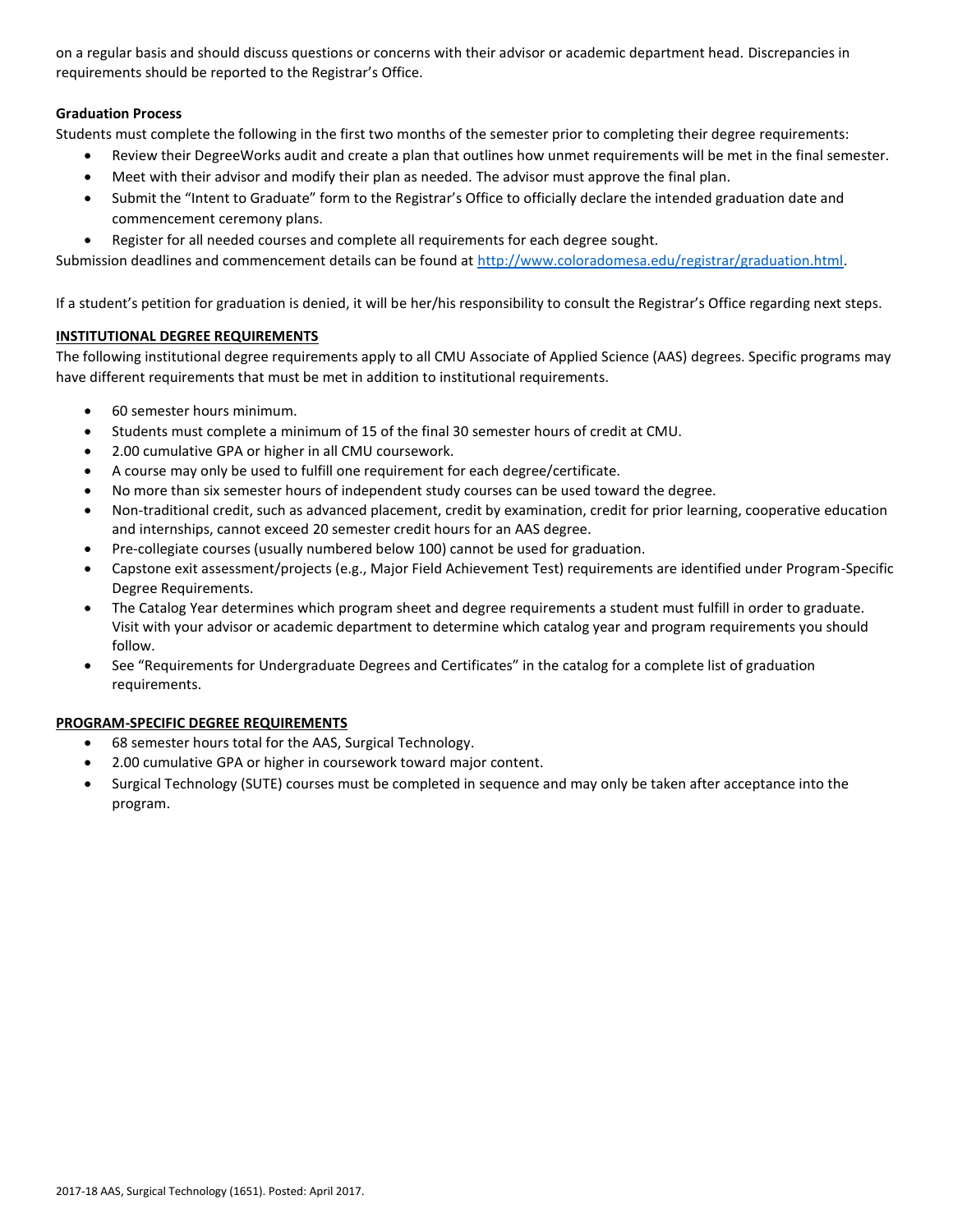## **ESSENTIAL LEARNING REQUIREMENTS** (15 semester hours)

See the current catalog for a list of courses that fulfill the requirements below. If a course is an Essential Learning option and a requirement for your major, you must use it to fulfill the major requirement and make a different selection for the Essential Learning requirement.

#### **Communication** (6 semester hours)

- $\Box$  ENGL 111 English Composition (3)
- ENGL 112 English Composition (3)

## **Mathematics** (3 semester hours)

 $\Box$  MATH 113 - College Algebra (4) or higher 3 credits count towards the Essential Learning requirement and 1 credit counts as General Elective credit.

## **Other Essential Learning Core Courses** (6 semester hours)

- $\Box$  PSYC 150 General Psychology (3)
- $\square$  Select one Social and Behavioral Sciences, History, Natural Sciences, Fine Arts or Humanities course (3)

## **OTHER LOWER-DIVISION REQUIREMENTS**

## **Wellness Requirement** (2 semester hours)

- $\Box$  KINE 100 Health and Wellness (1)
- $\Box$  Select one Activity course (1)

## **FOUNDATION PREREQUISITE COURSES** (12 semester hours)

- BIOL 209 Human Anatomy & Physiology (3)
- $\Box$  BIOL 209L Human Anatomy & Physiology Laboratory (1)
- $\Box$  BIOL 210 Human Anatomy & Physiology II (3)
- BIOL 210L Human Anatomy & Physiology II Laboratory (1)
- $\Box$  BIOL 241 Pathophysiology (4)

## **AAS: SURGICAL TECHNOLOGY REQUIREMENTS** (38 semester hours)

- $\square$  SUTE 200 Medical Terminology in Surgical Technology (3)
- $\square$  SUTE 202 Fundamentals in Surgical Technology (4)
- $\square$  SUTE 204 Basic Surgical Technology Skills Laboratory (4)
- $\square$  SUTE 206 Pharmacology for Surgical Technology (2)
- $\square$  SUTE 210 Safety in Surgical Technology (3)
- SUTE 212 Surgical Procedures I (3)
- SUTE 214 Surgical Procedures II (3)
- $\square$  SUTE 218 Specialty Surgical Procedures (4)
- SUTE 220 Surgical Practicum I (4)
- $\square$  SUTE 230 Surgical Practicum II (4)
- SUTE 240 Surgical Practicum III (4)

## **GENERAL ELECTIVES** (1 semester hour)

Electives (additional credit from MATH 113 - College Algebra or 1 semester hours of college level courses appearing on final transcript, not listed above to bring total semester hours to 68.)

\_\_\_\_\_\_\_\_\_\_\_\_\_\_\_\_\_\_\_\_\_\_\_\_\_\_\_\_\_\_\_\_\_\_\_\_\_\_\_\_\_\_\_\_\_\_\_\_\_\_\_\_\_\_\_\_\_\_\_\_